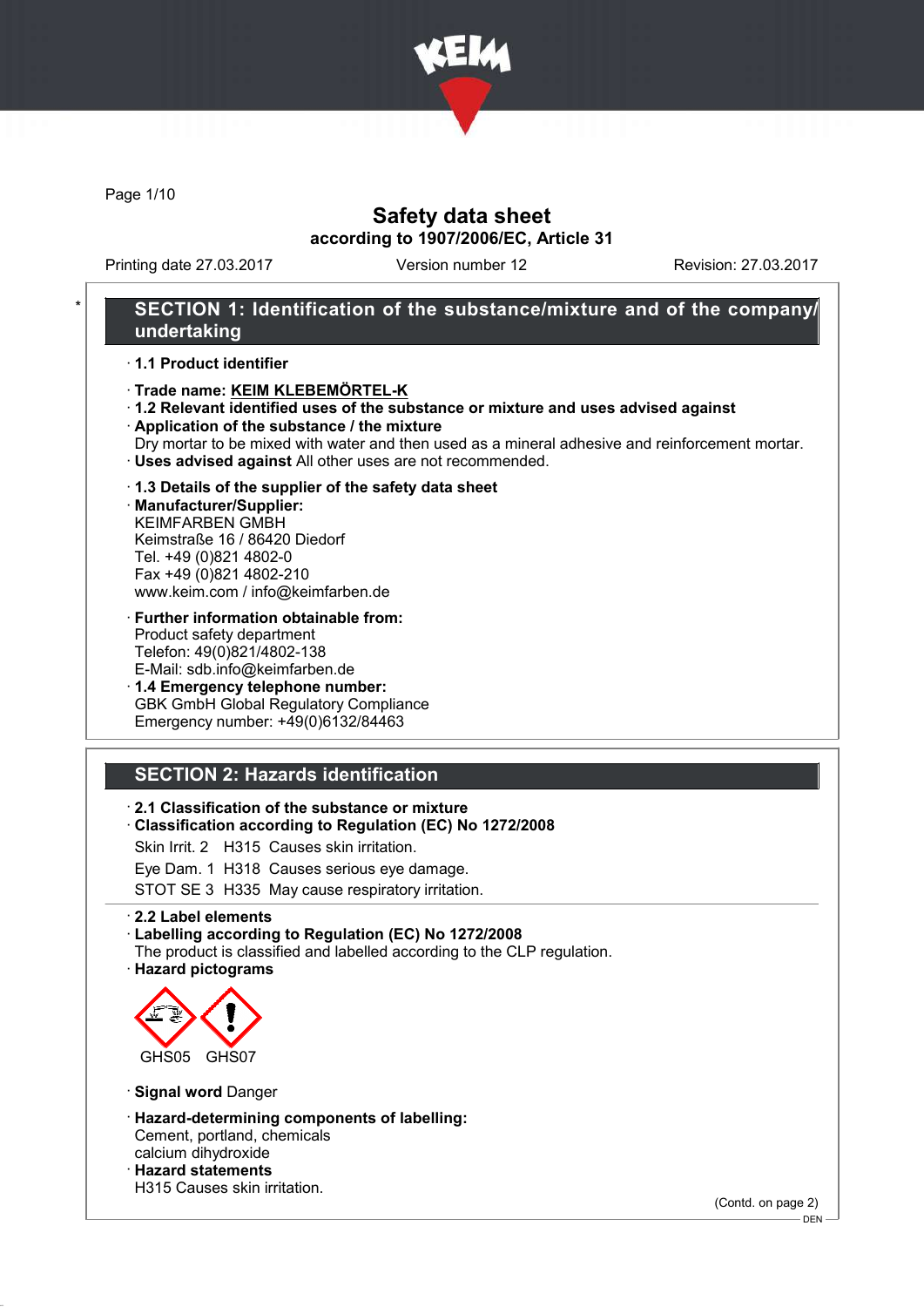

Page 2/10

# Safety data sheet according to 1907/2006/EC, Article 31

Printing date 27.03.2017 Version number 12 Revision: 27.03.2017

### Trade name: KEIM KLEBEMÖRTEL-K

|                            | (Contd. of page 1)                                                                               |
|----------------------------|--------------------------------------------------------------------------------------------------|
|                            | H318 Causes serious eye damage.                                                                  |
|                            | H335 May cause respiratory irritation.                                                           |
| · Precautionary statements |                                                                                                  |
| P102                       | Keep out of reach of children.                                                                   |
| P280                       | Wear protective gloves/protective clothing/eye protection/face protection.                       |
| P271                       | Use only outdoors or in a well-ventilated area.                                                  |
| P261                       | Avoid breathing dust.                                                                            |
|                            | P305+P351+P338 IF IN EYES: Rinse cautiously with water for several minutes. Remove contact       |
|                            | lenses, if present and easy to do. Continue rinsing.                                             |
| P315                       | Get immediate medical advice/attention.                                                          |
| P304+P340                  | IF INHALED: Remove person to fresh air and keep comfortable for breathing.                       |
| P302+P352                  | IF ON SKIN: Wash with plenty of soap and water.                                                  |
| P362                       | Take off contaminated clothing.                                                                  |
| P332+P313                  | If skin irritation occurs: Get medical advice/attention.                                         |
| $\cdot$ 2.3 Other hazards  |                                                                                                  |
|                            | This Product contains cement. Cement produces an alkaline reaction with moisture or water. Avoid |
|                            | contact with eyes and prolonged skin contact.                                                    |
|                            | · Results of PBT and vPvB assessment                                                             |
|                            |                                                                                                  |

· PBT: Not applicable.

· vPvB: Not applicable.

# SECTION 3: Composition/information on ingredients

#### · 3.2 Mixtures

· Description: Portland-cement, calcium dihydroxide, aggregates and additives

#### · Dangerous components:

| CAS: 65997-15-1                                                                               | Cement, portland, chemicals                               | $10 - 25%$  |
|-----------------------------------------------------------------------------------------------|-----------------------------------------------------------|-------------|
| EINECS: 266-043-4                                                                             | Eye Dam. 1, H318; $\Diamond$ Skin Irrit. 2, H315; STOT SE |             |
|                                                                                               | 3. H <sub>335</sub>                                       |             |
| CAS: 1305-62-0                                                                                | calcium dihydroxide                                       | $2.5 - 10%$ |
| EINECS: 215-137-3                                                                             | Eye Dam. 1, H318; ♦ Skin Irrit. 2, H315; STOT SE          |             |
| Reg.nr.: 01-2119475151-45-XXXX 3, H335                                                        |                                                           |             |
| A diditional information. For the mondial of the listed because places of a forth or other AC |                                                           |             |

· Additional information: For the wording of the listed hazard phrases refer to section 16.

## SECTION 4: First aid measures

- · 4.1 Description of first aid measures
- · General information: When seeing the doctor we suggest to present this safety data sheet.
- · After inhalation: Supply fresh air; consult doctor in case of complaints.
- · After skin contact:
- Immediately wash with water and soap and rinse thoroughly.
- Do not use solvents or thinners.

If skin irritation continues, consult a doctor.

### After eye contact:

Rinse opened eye for several minutes under running water. Then consult a doctor.

(Contd. on page 3)

DEN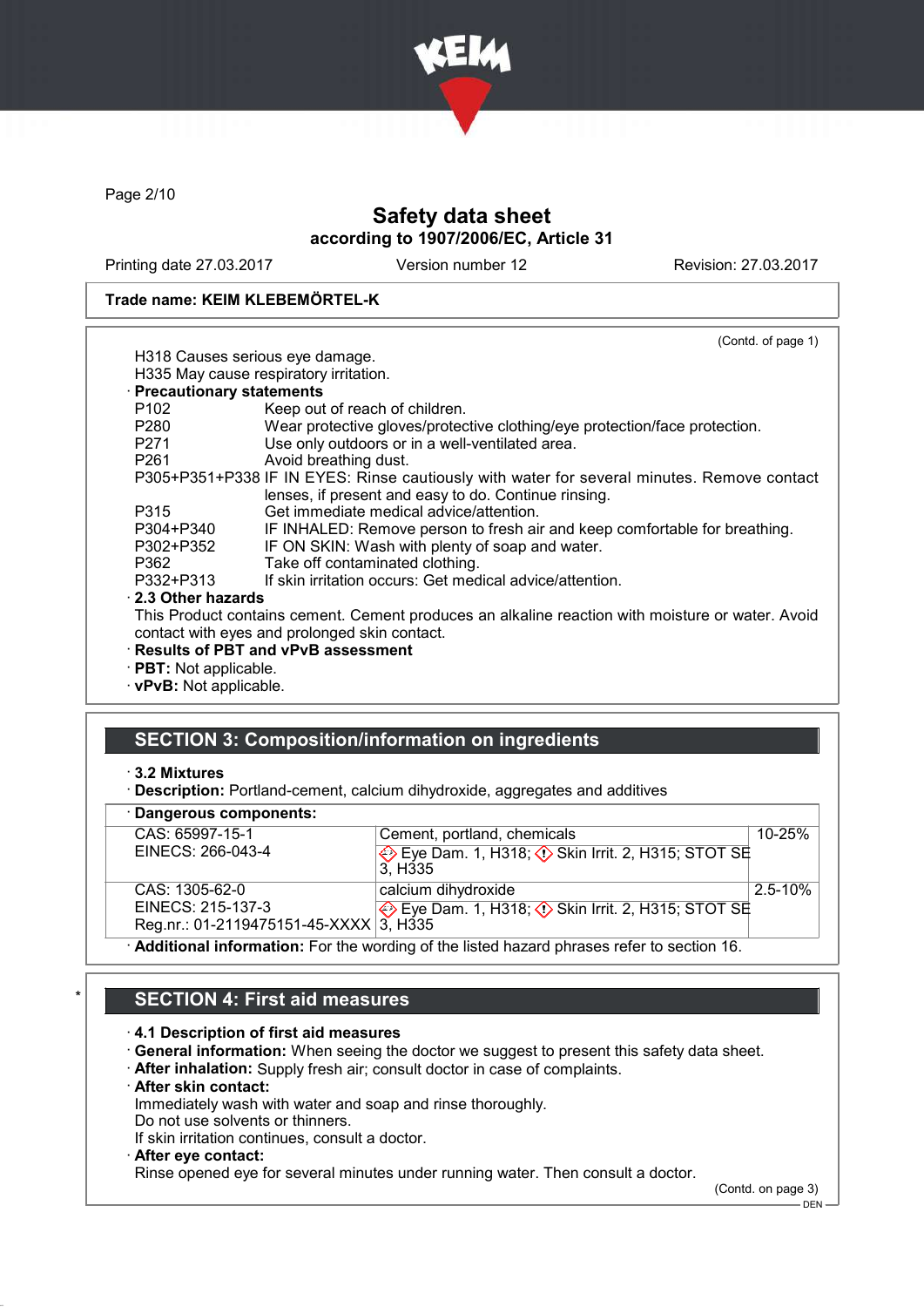

Page 3/10

## Safety data sheet according to 1907/2006/EC, Article 31

Printing date 27.03.2017 Version number 12 Revision: 27.03.2017

(Contd. of page 2)

#### Trade name: KEIM KLEBEMÖRTEL-K

#### · After swallowing:

Rinse mouth and throat well with water. Do not induce vomiting; call for medical help immediately.

- · 4.2 Most important symptoms and effects, both acute and delayed
- No further relevant information available.
- · 4.3 Indication of any immediate medical attention and special treatment needed
- No further relevant information available.

## SECTION 5: Firefighting measures

- · 5.1 Extinguishing media
- · Suitable extinguishing agents:

Product itself does not burn. Co-ordinate fire-fighting measures to the fire surroundings.

- · 5.2 Special hazards arising from the substance or mixture
- No further relevant information available.
- · 5.3 Advice for firefighters
- · Protective equipment: Wear self-contained respiratory protective device.
- · Additional information

Dispose of fire debris and contaminated fire fighting water in accordance with official regulations. In case of fire do not breathe smoke, fumes and vapours.

## SECTION 6: Accidental release measures

| $\cdot$ 6.1 Personal precautions, protective equipment and emergency procedures<br>Avoid formation of dust. |            |
|-------------------------------------------------------------------------------------------------------------|------------|
| Provide adequate ventilation or wear respiratory mask.                                                      |            |
| Avoid contact with skin and eyes.                                                                           |            |
| Respect the protection rules (see section 7 a. 8).                                                          |            |
| Product forms slippery surface when combined with water.                                                    |            |
| 6.2 Environmental precautions:                                                                              |            |
| Do not allow product to reach soil, sewage system or any water course.                                      |            |
| Follow local governmental rules and regulations.                                                            |            |
| 6.3 Methods and material for containment and cleaning up:                                                   |            |
| Close drainages (Risk of blocking)                                                                          |            |
| Danger of slipping!                                                                                         |            |
| Avoid formation of dust.                                                                                    |            |
| Ensure adequate ventilation.                                                                                |            |
| Pick up mechanically.                                                                                       |            |
| Dispose of the material collected according to regulations.                                                 |            |
| Clear contaminated areas thoroughly.                                                                        |            |
| $\cdot$ 6.4 Reference to other sections                                                                     |            |
| See Section 7 for information on safe handling.                                                             |            |
| See Section 8 for information on personal protection equipment.                                             |            |
| See Section 13 for disposal information.                                                                    |            |
|                                                                                                             | <b>DEN</b> |

(Contd. on page 4)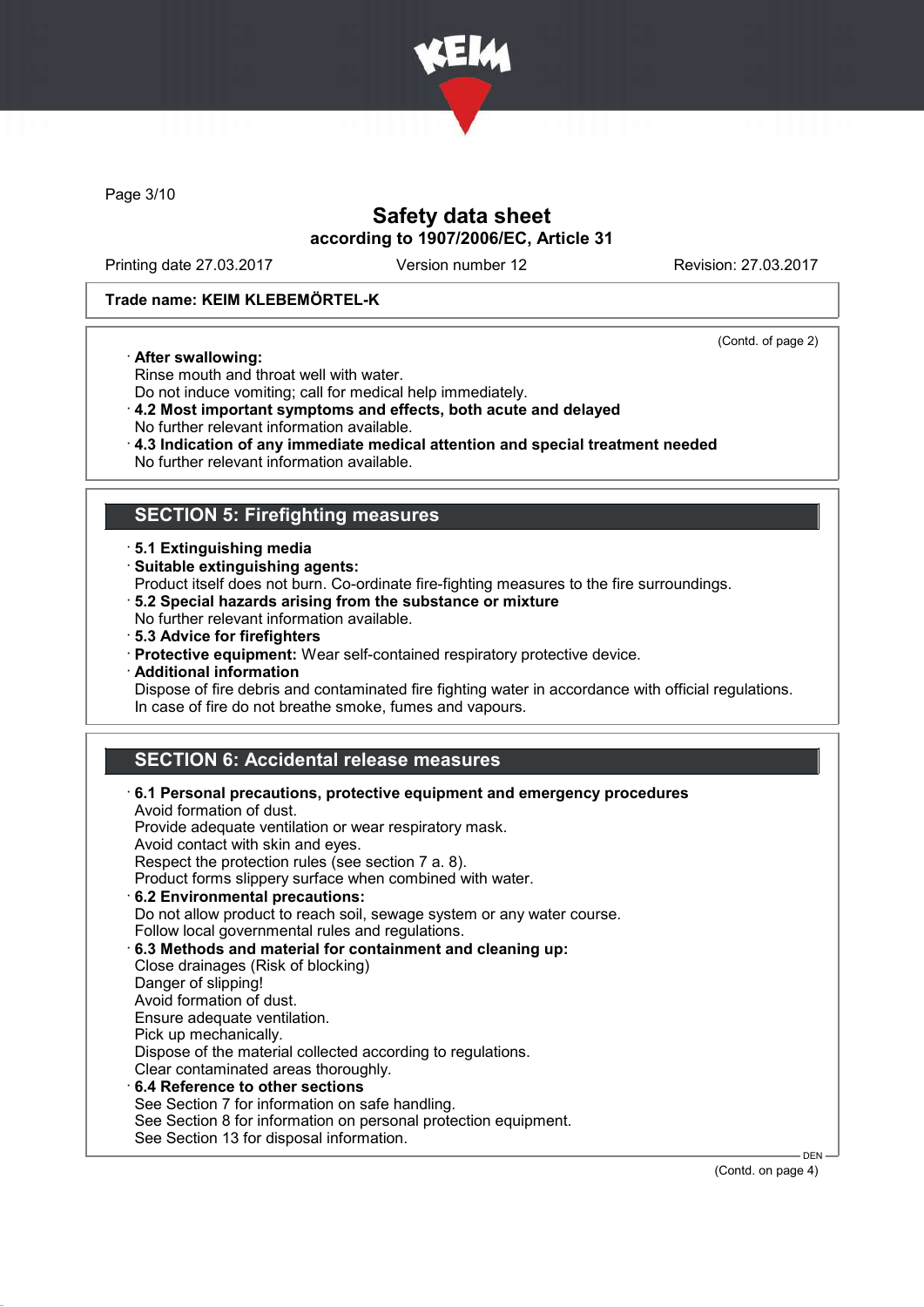

Page 4/10

# Safety data sheet according to 1907/2006/EC, Article 31

Printing date 27.03.2017 Version number 12 Revision: 27.03.2017

Trade name: KEIM KLEBEMÖRTEL-K

(Contd. of page 3)

| <b>SECTION 7: Handling and storage</b>                                                                                                                                                                                                                                                                                                                                                                                                                                                                       |                                                                                                   |  |  |
|--------------------------------------------------------------------------------------------------------------------------------------------------------------------------------------------------------------------------------------------------------------------------------------------------------------------------------------------------------------------------------------------------------------------------------------------------------------------------------------------------------------|---------------------------------------------------------------------------------------------------|--|--|
| 7.1 Precautions for safe handling<br>Avoid contact with skin and eyes.<br>Keep receptacles tightly sealed.<br>Prevent formation of dust.<br>Ensure good ventilation/exhaustion at the workplace.<br>Any unavoidabledeposit of dust must be regularly removed.<br>the protection rules.<br>Information about fire - and explosion protection:<br>The product is not flammable.<br>No special measures required.                                                                                               | See item 8 for information about suitable protective equipment and technical precautions. Respect |  |  |
| .7.2 Conditions for safe storage, including any incompatibilities                                                                                                                                                                                                                                                                                                                                                                                                                                            |                                                                                                   |  |  |
| Storage:<br>Requirements to be met by storerooms and receptacles:<br>Keep in the original containers in a cool and dry place.<br>Store only in unopened original receptacles.<br>Further information about storage conditions:<br>Store in dry conditions.<br>Protect from humidity and water.<br>Avoid dust formations and deposits.<br>Keep container tightly sealed.<br>Protect from heat and direct sunlight.<br>Storage class: 13<br>7.3 Specific end use(s) No further relevant information available. | · Information about storage in one common storage facility: Do not store together with acids.     |  |  |
| <b>SECTION 8: Exposure controls/personal protection</b>                                                                                                                                                                                                                                                                                                                                                                                                                                                      |                                                                                                   |  |  |
| 8.1 Control parameters                                                                                                                                                                                                                                                                                                                                                                                                                                                                                       |                                                                                                   |  |  |
| · Ingredients with limit values that require monitoring at the workplace:                                                                                                                                                                                                                                                                                                                                                                                                                                    |                                                                                                   |  |  |
| 65997-15-1 Cement, portland, chemicals                                                                                                                                                                                                                                                                                                                                                                                                                                                                       |                                                                                                   |  |  |
| AGW (Germany) Long-term value: 5 E mg/m <sup>3</sup><br><b>DFG</b>                                                                                                                                                                                                                                                                                                                                                                                                                                           |                                                                                                   |  |  |
| 1305-62-0 calcium dihydroxide                                                                                                                                                                                                                                                                                                                                                                                                                                                                                |                                                                                                   |  |  |
| AGW (Germany) Long-term value: 1E mg/m <sup>3</sup><br>2(I); Y, EU, DFG                                                                                                                                                                                                                                                                                                                                                                                                                                      |                                                                                                   |  |  |
| $\cdot$ DNELs                                                                                                                                                                                                                                                                                                                                                                                                                                                                                                |                                                                                                   |  |  |
| 1305-62-0 calcium dihydroxide                                                                                                                                                                                                                                                                                                                                                                                                                                                                                |                                                                                                   |  |  |
| Inhalative Acute - local effects, worker                                                                                                                                                                                                                                                                                                                                                                                                                                                                     | 4 mg/m <sup>3</sup> (worker)                                                                      |  |  |
| Acute - local effects, consumer                                                                                                                                                                                                                                                                                                                                                                                                                                                                              | 4 mg/m <sup>3</sup> (consumer)                                                                    |  |  |

Long-term - local effects, worker  $1$  mg/m<sup>3</sup> (worker)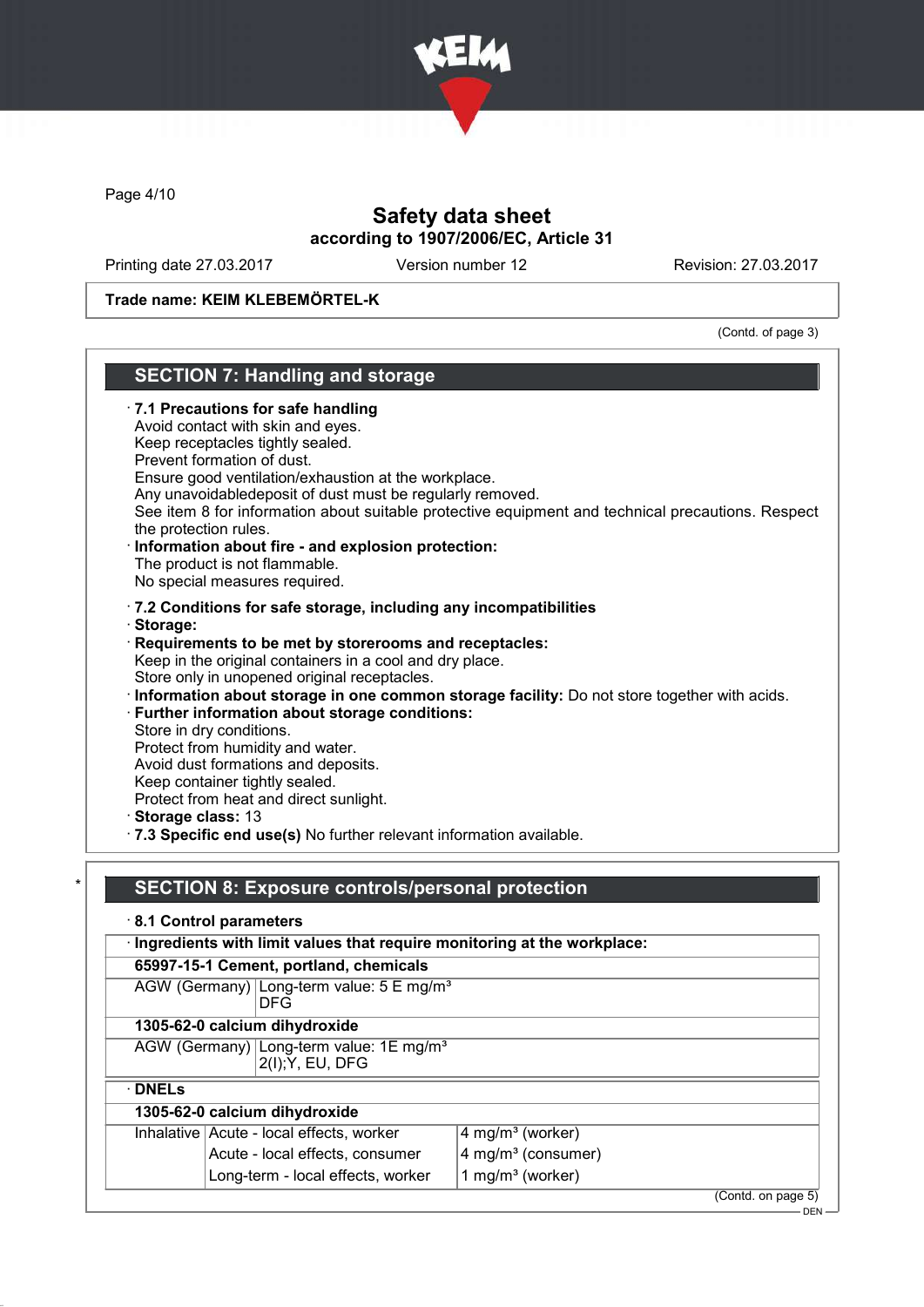

Page 5/10

# Safety data sheet according to 1907/2006/EC, Article 31

Printing date 27.03.2017 Version number 12 Revision: 27.03.2017

## Trade name: KEIM KLEBEMÖRTEL-K

| Long-term - local effects, consumer 1 (consumer)                                                                                                                                                                                                                                                                                                                                                                                                                                                                                                                                                                                                                                                                     | (Contd. of page 4)                                                                                                                                                                                                                                                                                                                                                                                |
|----------------------------------------------------------------------------------------------------------------------------------------------------------------------------------------------------------------------------------------------------------------------------------------------------------------------------------------------------------------------------------------------------------------------------------------------------------------------------------------------------------------------------------------------------------------------------------------------------------------------------------------------------------------------------------------------------------------------|---------------------------------------------------------------------------------------------------------------------------------------------------------------------------------------------------------------------------------------------------------------------------------------------------------------------------------------------------------------------------------------------------|
| · PNECs                                                                                                                                                                                                                                                                                                                                                                                                                                                                                                                                                                                                                                                                                                              |                                                                                                                                                                                                                                                                                                                                                                                                   |
| 1305-62-0 calcium dihydroxide                                                                                                                                                                                                                                                                                                                                                                                                                                                                                                                                                                                                                                                                                        |                                                                                                                                                                                                                                                                                                                                                                                                   |
| Aquatic compartment - freshwater                                                                                                                                                                                                                                                                                                                                                                                                                                                                                                                                                                                                                                                                                     | 0.49 mg/l (freshwater)                                                                                                                                                                                                                                                                                                                                                                            |
| Aquatic compartment - marine water $ 0.32 \text{ mg/l}$ (marine water)                                                                                                                                                                                                                                                                                                                                                                                                                                                                                                                                                                                                                                               |                                                                                                                                                                                                                                                                                                                                                                                                   |
| Terrestrial compartment - soil                                                                                                                                                                                                                                                                                                                                                                                                                                                                                                                                                                                                                                                                                       | 1080 mg/kg dw (soil)                                                                                                                                                                                                                                                                                                                                                                              |
| Sewage treatment plant                                                                                                                                                                                                                                                                                                                                                                                                                                                                                                                                                                                                                                                                                               | 3 mg/l (sewage sludge)                                                                                                                                                                                                                                                                                                                                                                            |
|                                                                                                                                                                                                                                                                                                                                                                                                                                                                                                                                                                                                                                                                                                                      | Additional information: The lists valid during the making were used as basis.                                                                                                                                                                                                                                                                                                                     |
| 8.2 Exposure controls<br>· Personal protective equipment:<br>· General protective and hygienic measures:<br>Avoid contact with the eyes and skin.<br>Do not inhale dust / smoke / mist.<br>Wash hands before breaks and at the end of work.<br>Immediately remove all soiled and contaminated clothing<br>· Respiratory protection:<br>In a dusty environment wear suitable facemask.<br>Filter: FFP2<br>· Protection of hands:<br>Protective gloves<br>Alkaline resistant gloves<br>· Material of gloves<br>suitable material e.g.:<br>Nitrile impregnated cotton-gloves<br>Recommended thickness of the material: $\geq 0.5$ mm<br>to be checked prior to the application.<br>· Penetration time of glove material | Vacuum clean contaminated clothing. Do not blow or brush off contamination.<br>The selection of the suitable gloves does not only depend on the material, but also on further marks<br>of quality and varies from manufacturer to manufacturer. As the product is a preparation of several<br>substances, the resistance of the glove material can not be calculated in advance and has therefore |
| Value for the permeation: Level $\geq 6$ (480 min)<br>is recommended.                                                                                                                                                                                                                                                                                                                                                                                                                                                                                                                                                                                                                                                | The determined penetration times according to EN 374 part III are not performed under practical<br>conditions. Therefore a maximum wearing time, which corresponds to 50% of the penetration time,                                                                                                                                                                                                |
|                                                                                                                                                                                                                                                                                                                                                                                                                                                                                                                                                                                                                                                                                                                      | The exact break trough time has to be found out by the manufacturer of the protective gloves and                                                                                                                                                                                                                                                                                                  |
| has to be observed.                                                                                                                                                                                                                                                                                                                                                                                                                                                                                                                                                                                                                                                                                                  |                                                                                                                                                                                                                                                                                                                                                                                                   |
| Eye protection:<br>In a dusty environment wear protective goggles.                                                                                                                                                                                                                                                                                                                                                                                                                                                                                                                                                                                                                                                   |                                                                                                                                                                                                                                                                                                                                                                                                   |
| Tightly sealed goggles                                                                                                                                                                                                                                                                                                                                                                                                                                                                                                                                                                                                                                                                                               |                                                                                                                                                                                                                                                                                                                                                                                                   |
| · Body protection:<br>Protective work clothing                                                                                                                                                                                                                                                                                                                                                                                                                                                                                                                                                                                                                                                                       |                                                                                                                                                                                                                                                                                                                                                                                                   |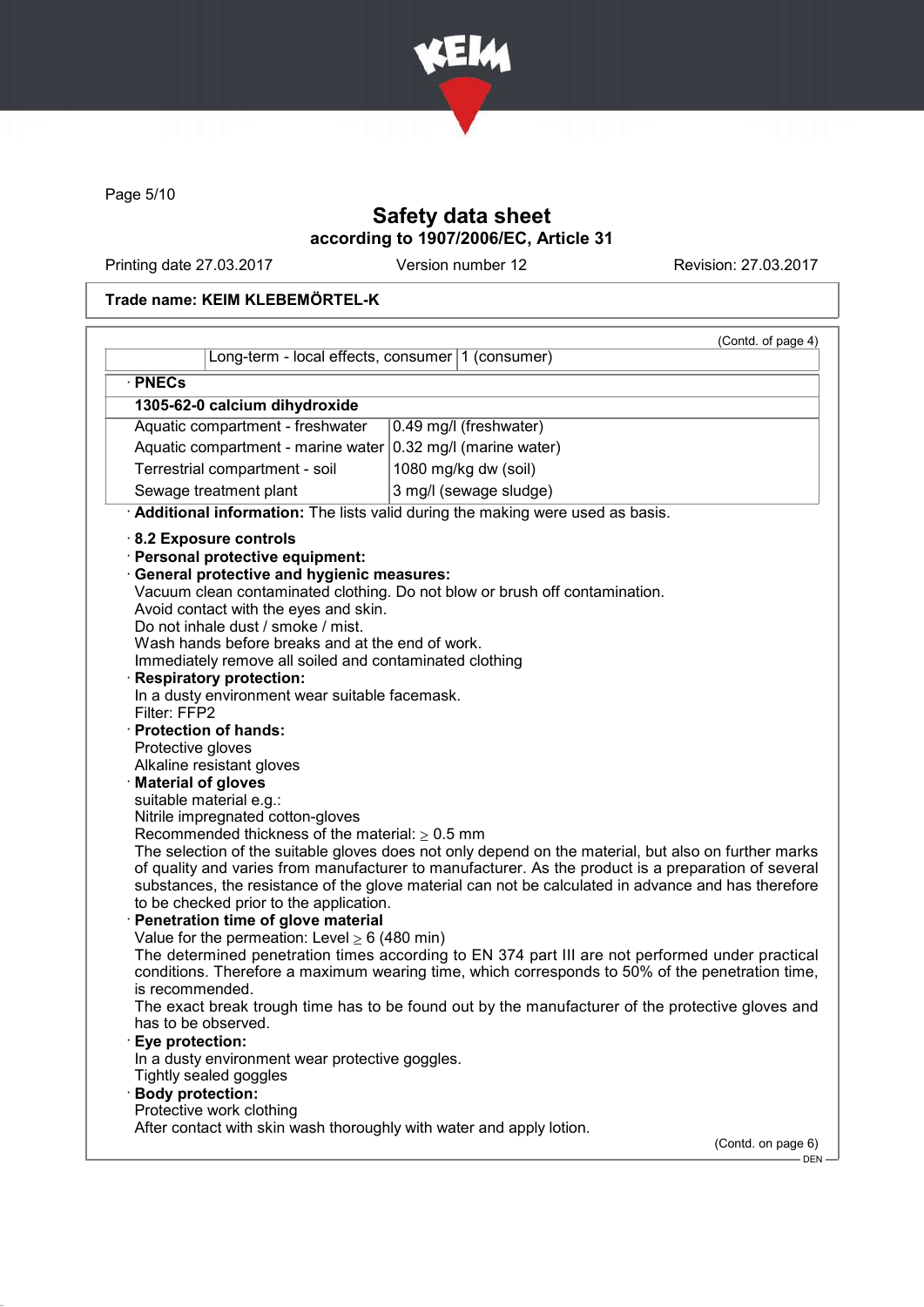

Page 6/10

# Safety data sheet according to 1907/2006/EC, Article 31

Printing date 27.03.2017 Version number 12 Revision: 27.03.2017

Trade name: KEIM KLEBEMÖRTEL-K

(Contd. of page 5) · Limitation and supervision of exposure into the environment See Section 12 and 6.2

| <b>SECTION 9: Physical and chemical properties</b>                                              |                                                     |  |
|-------------------------------------------------------------------------------------------------|-----------------------------------------------------|--|
| · 9.1 Information on basic physical and chemical properties                                     |                                                     |  |
| $\cdot$ General Information<br>· Appearance:                                                    |                                                     |  |
| Form:                                                                                           | powdery, grainy                                     |  |
| Colour:                                                                                         | Grey                                                |  |
| · Odour:<br>Odour threshold:                                                                    | Odourless<br>Not determined.                        |  |
| $\cdot$ pH-value at 20 $\degree$ C:                                                             | $11.5 - 13.5*$                                      |  |
|                                                                                                 | with water mixed                                    |  |
| Change in condition                                                                             |                                                     |  |
| <b>Melting point/freezing point:</b><br>Initial boiling point and boiling range: Not applicable | Undetermined.                                       |  |
| · Flash point:                                                                                  | Not applicable.                                     |  |
|                                                                                                 |                                                     |  |
| · Flammability (solid, gas):                                                                    | Not applicable.                                     |  |
| · Ignition temperature:                                                                         | Not determined.                                     |  |
| <b>Decomposition temperature:</b>                                                               | Not determined.                                     |  |
| · Auto-ignition temperature:                                                                    | Product is not selfigniting.                        |  |
| <b>Explosive properties:</b>                                                                    | Product does not present an explosion hazard.       |  |
| <b>Explosion limits:</b>                                                                        |                                                     |  |
| Lower:                                                                                          | Not applicable.                                     |  |
| Upper:<br><b>Oxidising properties</b>                                                           | Not applicable.<br>Not applicable                   |  |
|                                                                                                 |                                                     |  |
| · Vapour pressure:                                                                              | Not applicable                                      |  |
| · Density at 20 °C:                                                                             | 1500-1600* g/cm <sup>3</sup><br><b>Bulk density</b> |  |
| · Relative density                                                                              | Not determined.                                     |  |
| · Vapour density                                                                                | Not applicable                                      |  |
| <b>Evaporation rate</b>                                                                         | Not applicable                                      |  |
| · Solubility in / Miscibility with                                                              |                                                     |  |
| water at 20 °C:                                                                                 | < 2 g/l $(Ca(OH)2)$                                 |  |
|                                                                                                 | Slightly soluble.                                   |  |
|                                                                                                 | miscible                                            |  |
| · Partition coefficient: n-octanol/water:                                                       | Not applicable                                      |  |
| · Viscosity:                                                                                    |                                                     |  |
| Dynamic:                                                                                        | Not applicable.                                     |  |
|                                                                                                 | (Contd. on page 7)                                  |  |

DEN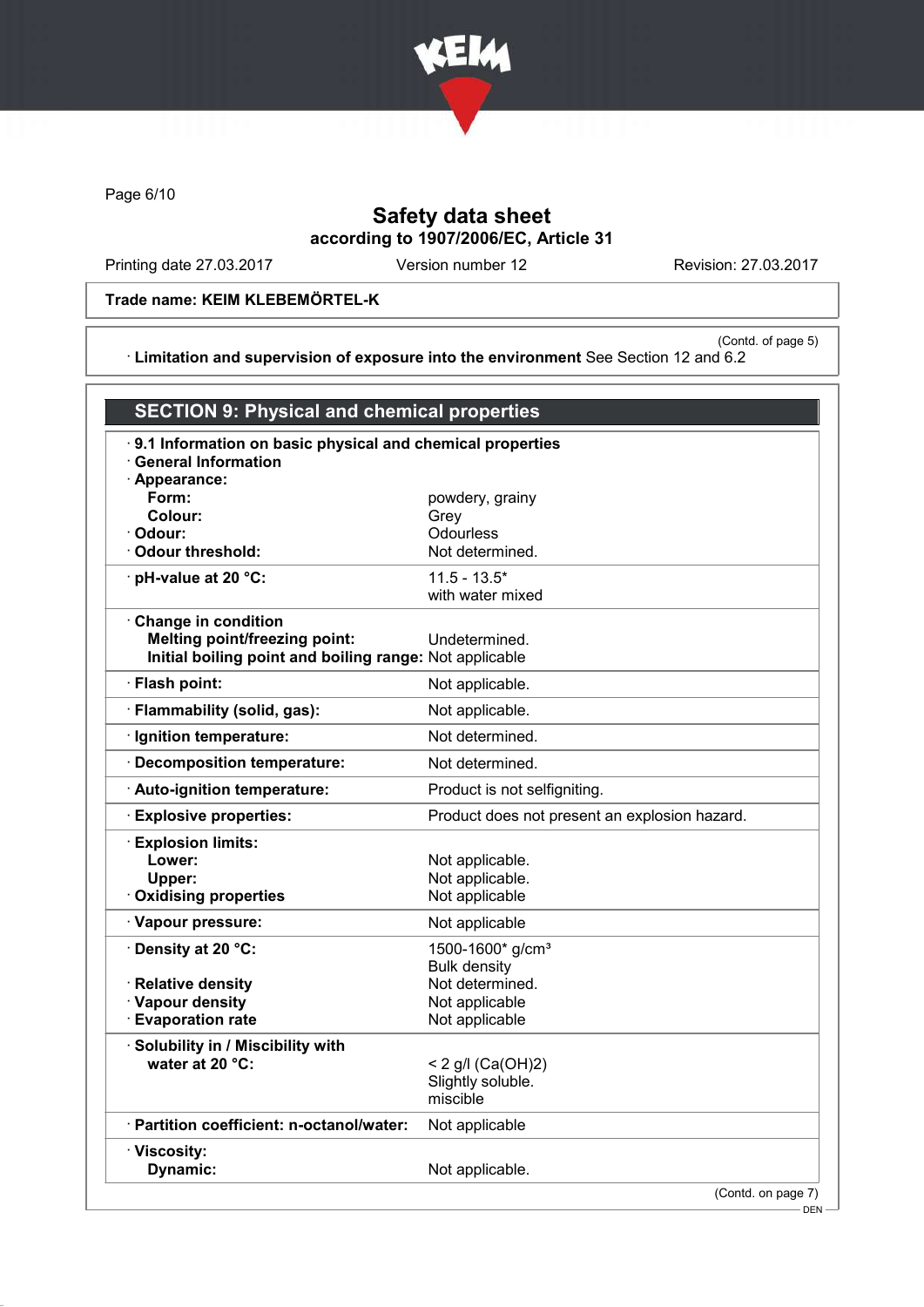

Page 7/10

# Safety data sheet according to 1907/2006/EC, Article 31

Printing date 27.03.2017 Version number 12 Revision: 27.03.2017

(Contd. of page 6)

#### Trade name: KEIM KLEBEMÖRTEL-K

Kinematic: Not applicable.<br>
9.2 Other information **Accord 1989** The values are

\* The values are for freshly produced material and may change with the time.

## SECTION 10: Stability and reactivity

- · 10.1 Reactivity Reacts with water alkaline and hardens.
- · 10.2 Chemical stability Stable under normal conditions of storage and use.
- · Thermal decomposition / conditions to be avoided:
- Stable at environment temperature.

No decomposition if used and stored according to specifications.

- · 10.3 Possibility of hazardous reactions No dangerous reactions known.
- · 10.4 Conditions to avoid Humidity
- · 10.5 Incompatible materials: Acids
- · 10.6 Hazardous decomposition products:

No hazardous decomposition products if stored and handled as prescribed.

## SECTION 11: Toxicological information

· 11.1 Information on toxicological effects

· Acute toxicity Based on available data, the classification criteria are not met.

### · LD/LC50 values relevant for classification:

#### 1305-62-0 calcium dihydroxide

Oral LD50 >2000 mg/kg (rat) (OECD 425)

Dermal  $|LD50|$  > 2500 mg/kg (rabbit) (OECD 402)

Primary irritant effect:

### Skin corrosion/irritation

- Causes skin irritation.
- · Serious eye damage/irritation
- Causes serious eye damage.
- · during inhalation: Irritating to respiratory system.
- · during swallowing: Irritant effect possible
- **Respiratory or skin sensitisation**
- Product is reduced in chromate. Within the indicated storage time sensitization is not expected.
- Other information (about experimental toxicology):
- Experimental analysis are not available.

The product was not tested. The statements on toxicology have been derived from the properties of the individual components.

- · CMR effects (carcinogenity, mutagenicity and toxicity for reproduction) not applicable
- Germ cell mutagenicity Based on available data, the classification criteria are not met.
- · Carcinogenicity Based on available data, the classification criteria are not met.
- · Reproductive toxicity Based on available data, the classification criteria are not met.
- · STOT-single exposure
- May cause respiratory irritation.

(Contd. on page 8)

DEN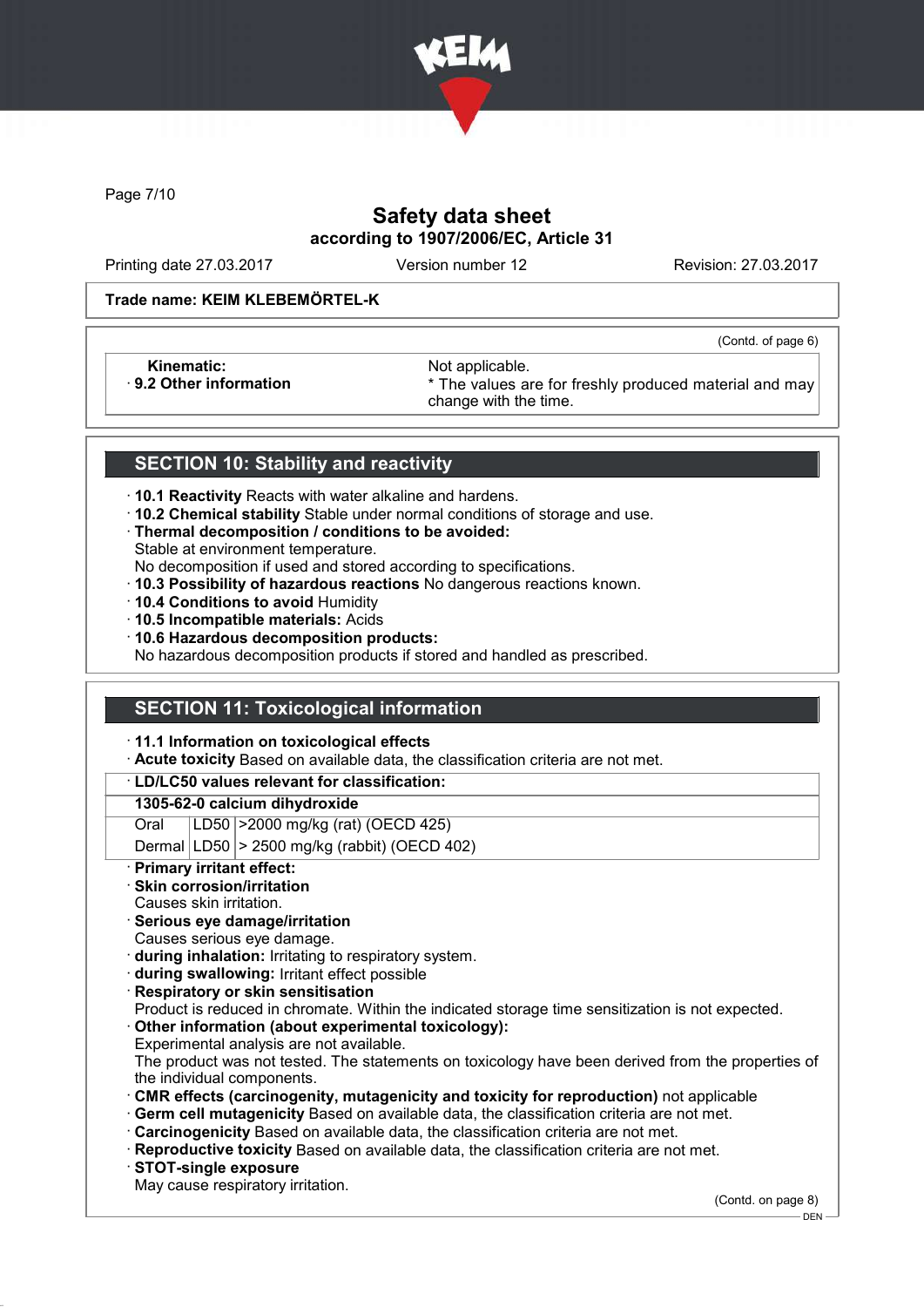

Page 8/10

# Safety data sheet according to 1907/2006/EC, Article 31

Printing date 27.03.2017 Version number 12 Revision: 27.03.2017

### Trade name: KEIM KLEBEMÖRTEL-K

(Contd. of page 7)

· STOT-repeated exposure Based on available data, the classification criteria are not met. · Aspiration hazard Based on available data, the classification criteria are not met.

| · Aquatic toxicity:                                                                                                         |                                                                                                                                                                                                                                                                                                                                                                                                                                                                                                                                                                                                     |
|-----------------------------------------------------------------------------------------------------------------------------|-----------------------------------------------------------------------------------------------------------------------------------------------------------------------------------------------------------------------------------------------------------------------------------------------------------------------------------------------------------------------------------------------------------------------------------------------------------------------------------------------------------------------------------------------------------------------------------------------------|
| 1305-62-0 calcium dihydroxide                                                                                               |                                                                                                                                                                                                                                                                                                                                                                                                                                                                                                                                                                                                     |
| <b>NOEC</b>                                                                                                                 | 72h; 48 mg/l (freshwater alga)                                                                                                                                                                                                                                                                                                                                                                                                                                                                                                                                                                      |
|                                                                                                                             | 14d; 32 mg/l (invertebrate marine organisms)                                                                                                                                                                                                                                                                                                                                                                                                                                                                                                                                                        |
|                                                                                                                             | EC10/LC10 oder NOEC 2000 mg/kg (Soil macro-organisms)                                                                                                                                                                                                                                                                                                                                                                                                                                                                                                                                               |
|                                                                                                                             | 12000 mg/kg (soil microorganisms)                                                                                                                                                                                                                                                                                                                                                                                                                                                                                                                                                                   |
| <b>NOEC</b>                                                                                                                 | 21d; 1080 mg/kg (plants)                                                                                                                                                                                                                                                                                                                                                                                                                                                                                                                                                                            |
| EC 50/48h                                                                                                                   | 49.1 mg/l (freshwater invertebrate organisms)                                                                                                                                                                                                                                                                                                                                                                                                                                                                                                                                                       |
| EC 50/72 h                                                                                                                  | 184.57 mg/l (freshwater alga)                                                                                                                                                                                                                                                                                                                                                                                                                                                                                                                                                                       |
| LC 50/96 h                                                                                                                  | 457 mg/l (marine fish)                                                                                                                                                                                                                                                                                                                                                                                                                                                                                                                                                                              |
|                                                                                                                             | 50.6 mg/l (freshwater fish)                                                                                                                                                                                                                                                                                                                                                                                                                                                                                                                                                                         |
|                                                                                                                             | 158 mg/l (invertebrate marine organisms)                                                                                                                                                                                                                                                                                                                                                                                                                                                                                                                                                            |
| · Additional ecological information:<br>· AOX-indication:                                                                   | · 12.4 Mobility in soil No further relevant information available.                                                                                                                                                                                                                                                                                                                                                                                                                                                                                                                                  |
| EU guideline NO. 2006/11/EC:<br>of EU-directives 76/464/EWG.<br>· General notes:<br>12.5 Results of PBT and vPvB assessment | According to our standard of knowledge the product does not contain any organic bounded halogen.<br>The product has no influence on the waste water's AOX-value.<br>According to the formulation contains the following heavy metals and compounds from the<br>According to our current data base the product does not consist of any heavy metals or substances<br>At present there are no ecotoxicological assessments.<br>Do not allow product to reach ground water, water course or sewage system.<br>Water hazard class 1 (German Regulation) (Self-assessment): slightly hazardous for water |

- · 13.1 Waste treatment methods
- · Recommendation

Must not be disposed with household garbage. Do not allow product to reach sewage system.

(Contd. on page 9)  $-$  DEN  $-$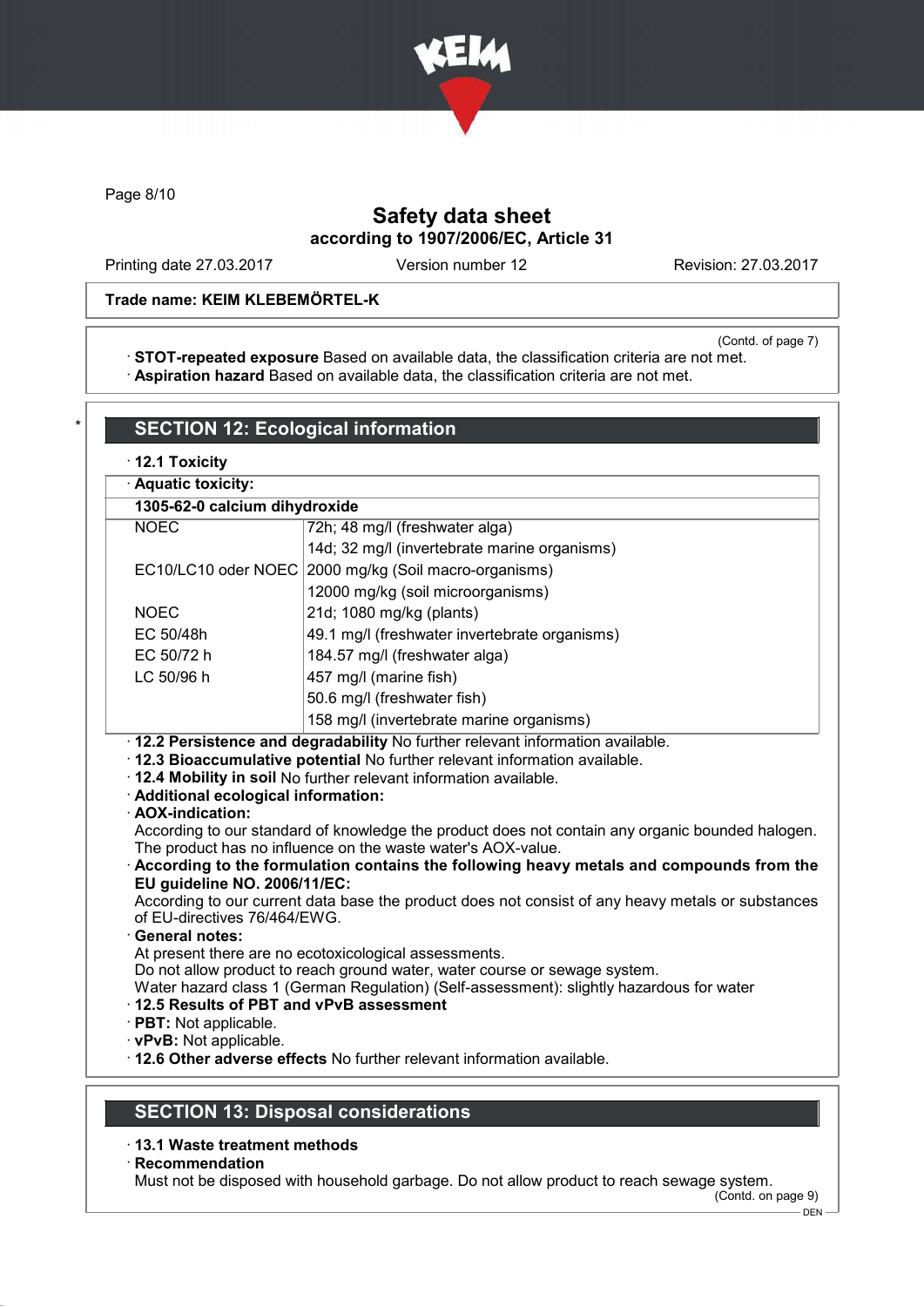

Page 9/10

## Safety data sheet according to 1907/2006/EC, Article 31

Printing date 27.03.2017 Version number 12 Revision: 27.03.2017

(Contd. of page 8)

#### Trade name: KEIM KLEBEMÖRTEL-K

Disposal must be made according to official regulations.

· European waste catalogue

17 01 01 concrete

· Uncleaned packaging: · Recommendation: Disposal must be made according to official regulations. Non contaminated packagings may be recycled.

Recommended cleansing agents: Water, if necessary with cleansing agents.

## SECTION 14: Transport information

| $\cdot$ 14.1 UN-Number<br>· ADR, IMDG, IATA                                | Void                                                          |
|----------------------------------------------------------------------------|---------------------------------------------------------------|
| $\cdot$ 14.2 UN proper shipping name<br>· ADR, IMDG, IATA                  | Void                                                          |
| 14.3 Transport hazard class(es)                                            |                                                               |
| · ADR, IMDG, IATA<br>· Class                                               | Void                                                          |
| $\cdot$ 14.4 Packing group<br>· ADR, IMDG, IATA                            | Void                                                          |
| ⋅14.5 Environmental hazards:<br>$\cdot$ Marine pollutant:                  | No                                                            |
| 14.6 Special precautions for user                                          | Not applicable.                                               |
| 14.7 Transport in bulk according to Annex II<br>of Marpol and the IBC Code | Not applicable.                                               |
| · Transport/Additional information:                                        | No dangerous good in sense of these transport<br>regulations. |
| · UN "Model Regulation":                                                   | Void                                                          |
|                                                                            |                                                               |

# SECTION 15: Regulatory information

· 15.1 Safety, health and environmental regulations/legislation specific for the substance or mixture

· Labelling according to Regulation (EC) No 1272/2008 For information on labelling please refer to section 2 of this document.

- · Directive 2012/18/EU
- · Named dangerous substances ANNEX I None of the ingredients is listed.

(Contd. on page 10)

 $-$  DEN